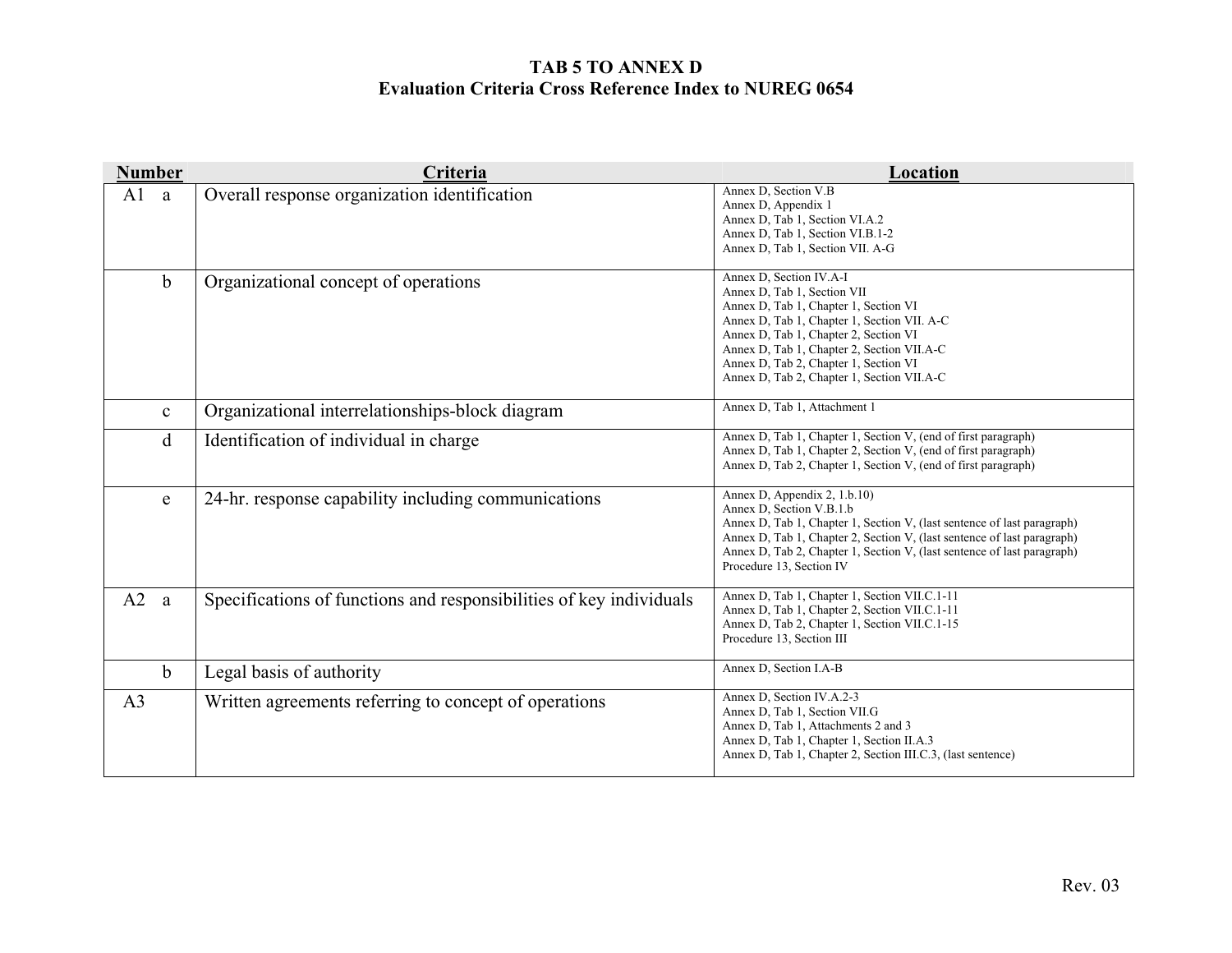| A <sub>4</sub> | Provisions for 24-hr. operations/continuity of resources                                       | Annex D, Tab 1, Section VII.G<br>Annex D, Tab 1, Chapter 1, Section V<br>Annex D, Tab 1, Chapter 2, Section III.C.1<br>Annex D, Tab 1, Chapter 2, Section V<br>Annex D, Tab 2, Chapter 1, Section V<br>Annex D, Tab 2, Chapter 1, Section VII.C<br>Annex D, Tab 2, Chapter 1, Section VII.C.3<br>Procedure 13, Section IV.C.2<br>Procedure 13, Attachment 4                                                               |
|----------------|------------------------------------------------------------------------------------------------|---------------------------------------------------------------------------------------------------------------------------------------------------------------------------------------------------------------------------------------------------------------------------------------------------------------------------------------------------------------------------------------------------------------------------|
|                |                                                                                                |                                                                                                                                                                                                                                                                                                                                                                                                                           |
| C1<br>a        | Persons by title authorized to request Federal assistance                                      | Annex D, Tab 1, Section VI.B.4-5                                                                                                                                                                                                                                                                                                                                                                                          |
| $\mathbf b$    | Federal resources expected, including expected times of arrival                                | Annex D, Section IV.B.2<br>Annex D, Tab 1, Section VI.B.6<br>Annex D, Tab 1, Chapter 1, Section III.D<br>Annex D, Tab 1, Chapter 1, Section III.D.1<br>Annex D, Tab 1, Chapter 2, Section III.D<br>Annex D, Tab 2, Chapter 1, Section III.B                                                                                                                                                                               |
| $\mathbf c$    | State and local resources available to support the Federal response                            | Annex D, Tab 1, Section VI.B.6, (last sentence)<br>Annex D, Tab 1, Chapter 1, Section III (III.C.1. for Federal Liaison support)<br>Annex D, Tab 1, Chapter 2, Section III (III.C.1. for Federal Liaison support)<br>Annex D, Tab 2, Chapter 1, Section III.A.1 (for Federal Liaison support)<br>Annex D, Tab 2, Chapter 1, Section VII.B.1<br>Annex D, Tab 2, Chapter 1, Section VII.C.10                                |
| C2<br>a        | Offsite organization dispatch representatives to the licensee EOF                              | Annex D, Section V.B.2.e<br>Annex D, Tab 1, Chapter 1, Section III.B.1, (last sentence)<br>Annex D, Tab 1, Chapter 1, Section VII.A.6<br>Annex D, Tab 1, Chapter 1, Section VII.C.1<br>Annex D, Tab 1, Chapter 2, Section III.B.1<br>Annex D, Tab 1, Chapter 2, Section VII.A.2<br>Annex D, Tab 1, Chapter 2, Section VII.C.1<br>Annex D, Tab 2, Chapter 1, Section VII.A.6<br>Annex D, Tab 2, Chapter 1, Section VII.C.5 |
| C <sub>3</sub> | Identify radiological laboratories and their general capabilities and<br>expected availability | Annex D, Section IV.G.1<br>Annex D, Tab 1, Section VII.G<br>Annex D, Tab 1, Attachments 2 and 3<br>Annex D, Tab 1, Chapter 1, Section VII.C.4-5<br>Annex D, Tab 1, Chapter 2, Section VII.C.4-5<br>Annex D, Tab 2, Chapter 1, Section VII.C.9                                                                                                                                                                             |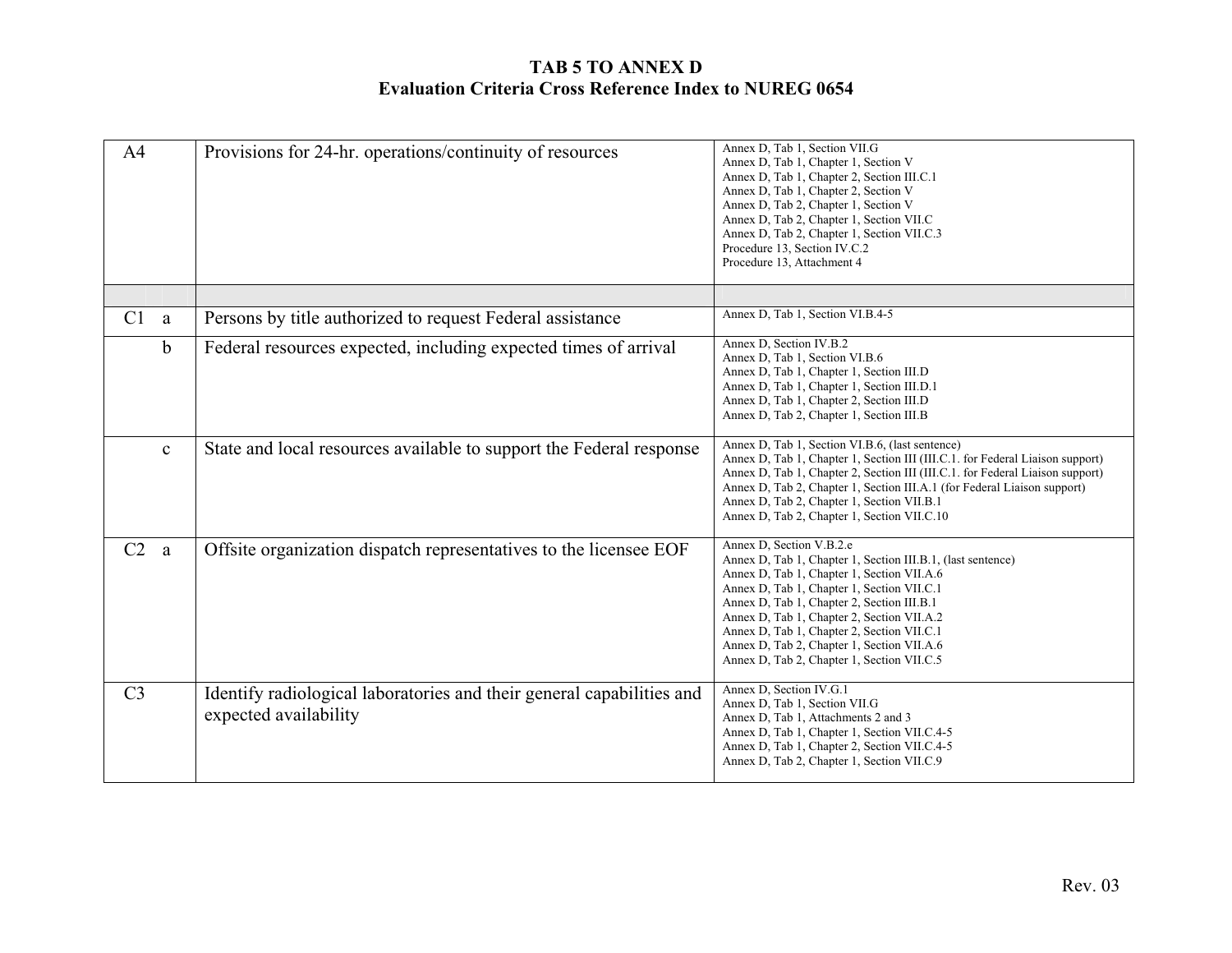| C <sub>4</sub> | Identification of organization/assistance to be relied on                                                     | Annex D, Section IV.A.2<br>Annex D, Section IV.I.1-5<br>Annex D, Section V.B.3.a-f<br>Annex D, Tab 1, Section VI.B.1-4<br>Annex D, Tab 1, Section VII.A-G<br>Annex D, Tab 1, Attachments 2 and 3<br>Annex D, Tab 1, Chapter 1, Section III<br>Annex D, Tab 1, Chapter 2, Section III<br>Annex D, Tab 2, Chapter 1, Sections II-III              |
|----------------|---------------------------------------------------------------------------------------------------------------|-------------------------------------------------------------------------------------------------------------------------------------------------------------------------------------------------------------------------------------------------------------------------------------------------------------------------------------------------|
| D <sub>3</sub> | Establishment of emergency classification scheme                                                              | Annex D, Tab 1, Section VII.A.2<br>Annex D, Tab 1, Chapter 1, Section IV<br>Annex D, Tab 1, Chapter 2, Section IV<br>Annex D, Tab 2, Chapter 1, Section IV                                                                                                                                                                                      |
| D <sub>4</sub> | Provisions for emergency actions                                                                              | Annex D, Tab 1, Chapter 1, Section V<br>Annex D, Tab 1, Chapter 2, Section V<br>Annex D, Tab 2, Chapter 1, Section V                                                                                                                                                                                                                            |
|                |                                                                                                               |                                                                                                                                                                                                                                                                                                                                                 |
| E1             | Establishment of notification procedure/verification of receipt                                               | Annex D, Appendix 2, Section 2.a-e<br>Annex D, Tab 1, Section VII.A.3,4,&10<br>Annex D, Tab 1, Section VII.B.1                                                                                                                                                                                                                                  |
| E2             | Establishment of personnel alerting, notifying, and mobilizing<br>procedures                                  | Annex D, Appendix 2, Section 2.b-e<br>Annex D, Tab 1, Chapter 1, Section V<br>Annex D, Tab 1, Chapter 2, Section V<br>Annex D, Tab 2, Chapter 1, Section V<br>Procedure 13, Section IV.B<br>Procedure 13                                                                                                                                        |
| E <sub>5</sub> | Establish a system for disseminating to the public information<br>contained in initial and follow-up messages | Annex D, Appendix 2, Section 2.b-e<br>Annex D, Tab 1, Section VII.B.4<br>Annex D, Tab 1, Section VII.F.1<br>Annex D, Tab 1, Chapter 1, Section III.B.2<br>Annex D, Tab 1, Chapter 1, Section VII.C.8<br>Annex D, Tab 1, Chapter 2, Section III.B.2<br>Annex D, Tab 1, Chapter 2, Section VII.C.8<br>Annex D, Tab 2, Chapter 1, Section VII.C.13 |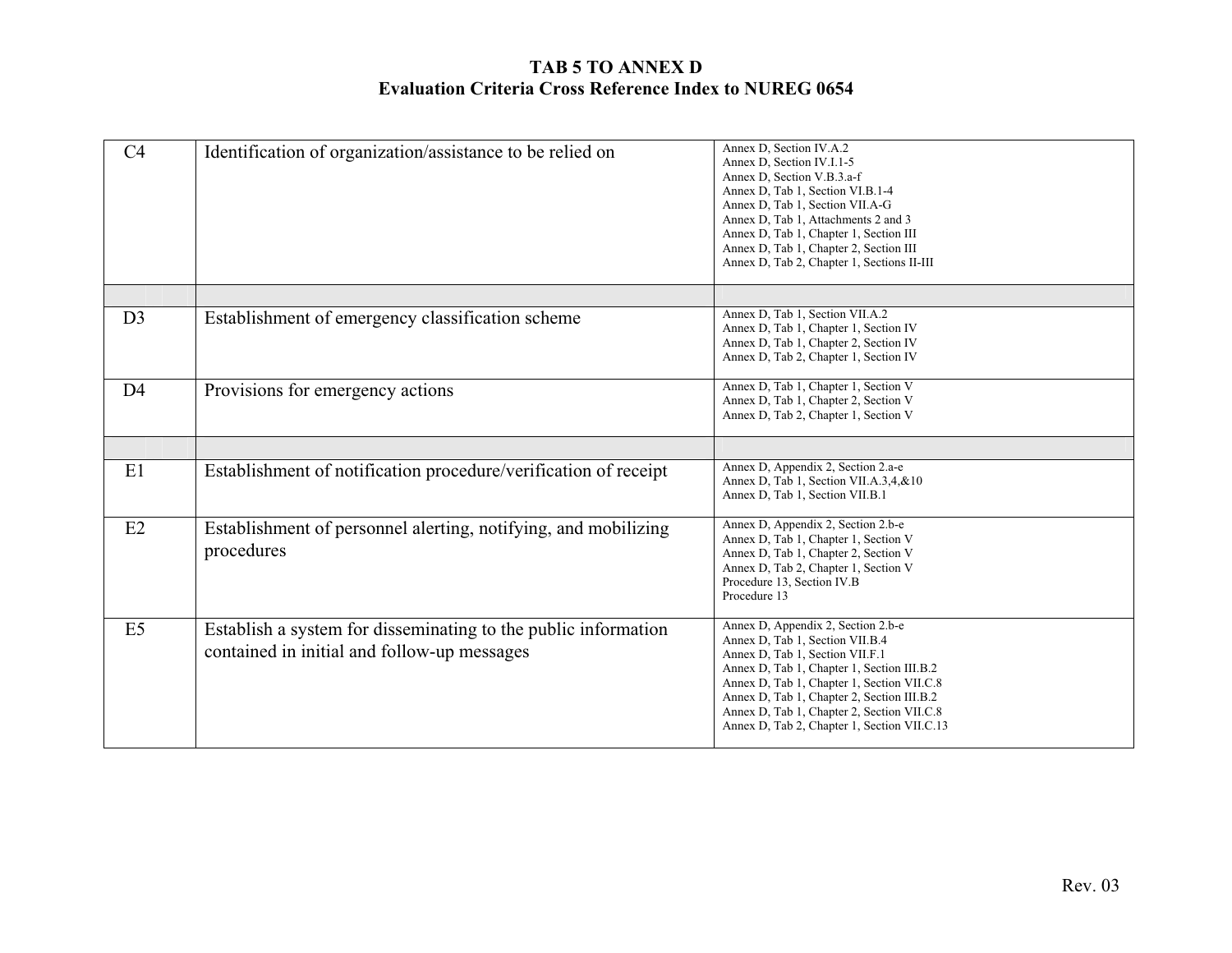| E <sub>6</sub> | Establish administrative and physical means, and the time required<br>for notifying the public within the plume | Annex D, Appendix 2, Section 2.b-e<br>Annex D, Tab 1, Section VII.B.4<br>Annex D, Tab 1, Chapter 1, VII.C.8<br>Annex D, Tab 1, Chapter 2, Section VII.C.8<br>Annex D, Tab 2, Chapter 1, Section VII.C.13                                                                               |
|----------------|-----------------------------------------------------------------------------------------------------------------|----------------------------------------------------------------------------------------------------------------------------------------------------------------------------------------------------------------------------------------------------------------------------------------|
| E7             | Provide written messages intended for the public                                                                | Annex D, Tab 2, Chapter 1, Section VIII.A-C<br>Procedure 2, Attachments 2-3                                                                                                                                                                                                            |
|                |                                                                                                                 |                                                                                                                                                                                                                                                                                        |
| F1 a           | 24-hr. primary and backup provision for notification and<br>activation of local emergency network               | Annex D, Tab 1, Section VII.A.7-8<br>Annex D, Tab 1, Section VII.B.5<br>Procedure 13, Section III.A.2<br>Procedure 13, Section IV.A.1-3                                                                                                                                                |
| $\mathbf b$    | Primary and backup communications with contiguous state/local<br>governments                                    | Annex D, Appendix 2, Section 2.h.3-4<br>Procedure 13, Attachment 3                                                                                                                                                                                                                     |
| $\mathbf{c}$   | Primary and backup communications with federal organizations                                                    | Annex D, Appendix 2, Section 2.e.1-3<br>Annex D, Appendix 2, Section 2.h.5-6<br>Procedure 13, Section IV.H 2                                                                                                                                                                           |
| $\mathbf d$    | Primary and backup communications between nuclear facility,<br>state/local EOCs and field teams                 | Annex D, Tab 1, Chapter 1, Section VII.B.1, (last sentence)<br>Annex D, Tab 1, Chapter 1, Section VII.C.8, (last sentence)<br>Annex D, Tab 1, Chapter 2, Section VII.B.1, (last sentence)<br>Procedure 10, Section VIII.E.1-2<br>Procedure 13, Section V<br>Procedure 13, Attachment 3 |
| e              | Primary and backup alerting and activating of emergency<br>personnel                                            | Annex D, Appendix 2, Section 2.b<br>Procedure 13, Section IV.D<br>Procedure 13, Section IV.H.1-3                                                                                                                                                                                       |
| F2             | Primary and backup communications link to medical support<br>facilities                                         | Annex D, Tab 1, Section IV<br>Procedure 5, Attachment 2<br>Procedure 24, Section V.L.                                                                                                                                                                                                  |
| F <sub>3</sub> | Periodic testing of communications system                                                                       | Annex D, Tab 1, Attachment 4, Section II.B-C                                                                                                                                                                                                                                           |
|                |                                                                                                                 |                                                                                                                                                                                                                                                                                        |
| G1             | Provide a coordinated periodic (at least annually) dissemination of<br>information to the public                | Annex D, Tab 1, Section VII.F.1&8<br>Annex D, Tab 1, Attachment 4, Section I.B.9                                                                                                                                                                                                       |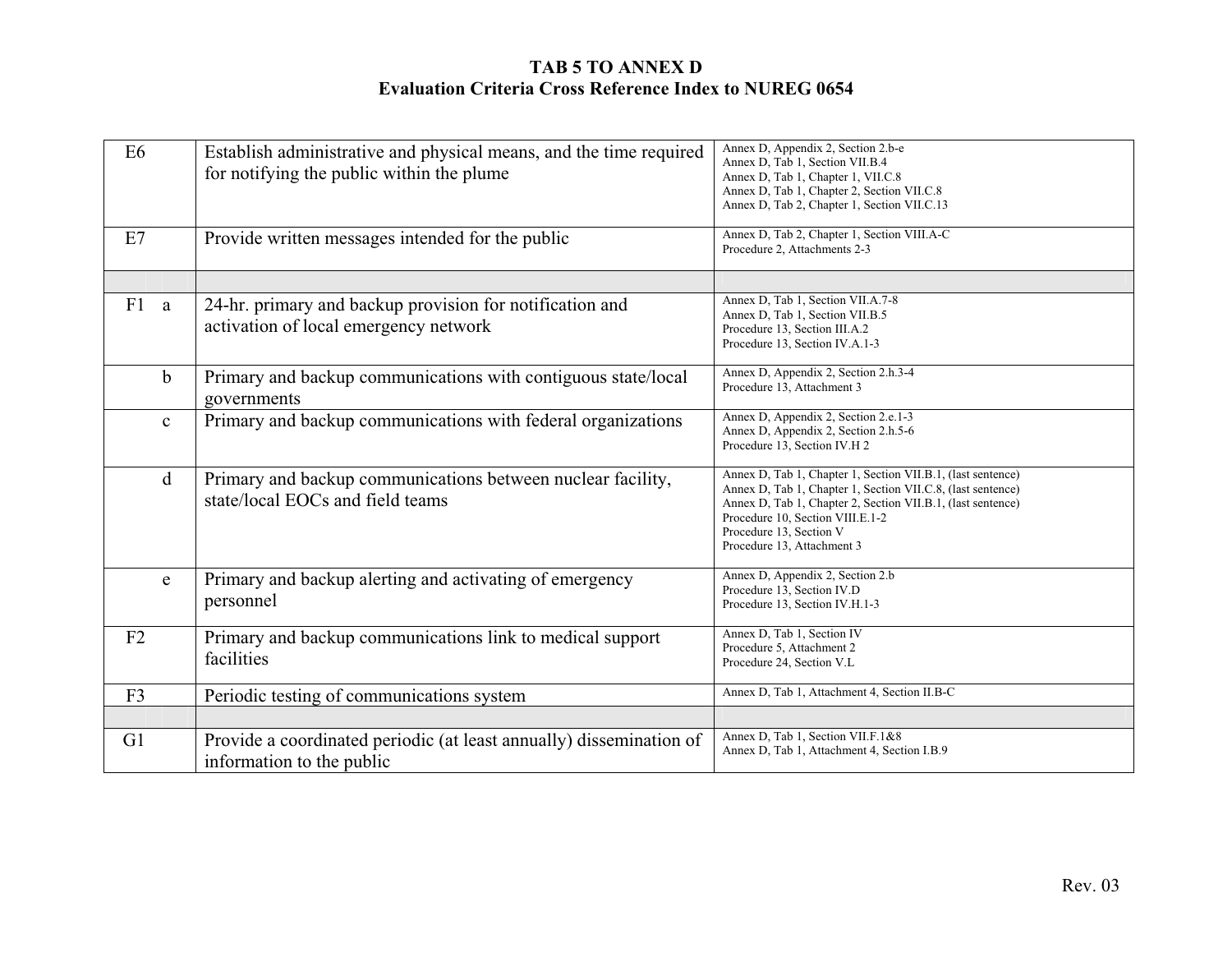| G2                 | Provide permanent and transient population opportunity to become<br>aware of the public information annually. | Annex D, Tab 1, Chapter 1, Section II.A.3, (last sentence of 1 <sup>st</sup> par)<br>Annex D, Tab 1, Chapter 2, Section II.A.3, (last sentence of 1 <sup>st</sup> par)                                                                                                                                                                                     |
|--------------------|---------------------------------------------------------------------------------------------------------------|------------------------------------------------------------------------------------------------------------------------------------------------------------------------------------------------------------------------------------------------------------------------------------------------------------------------------------------------------------|
| G3<br><sub>a</sub> | Designate points of contact and physical locations for use by news<br>media during an emergency               | Annex D, Tab 1, Chapter 1, Section III.B.2<br>Annex D, Tab 1, Chapter 1, Section VII.C.8<br>Annex D, Tab 1, Chapter 2, Section III.B.2<br>Annex D, Tab 1, Chapter 2, Section VII.C.8<br>Annex D, Tab 2, Chapter 1, Section VII.C.13<br>Annex D, Tab 2, Chapter 1, Attachment 2                                                                             |
| G4<br>a            | Designate a spokesperson who should have access to all necessary<br>information                               | Annex D, Tab 1, Chapter 1, Section VII.C.8<br>Annex D, Tab 1, Chapter 2, Section VII.C.8<br>Annex D, Tab 2, Chapter 1, Section VII.C.13                                                                                                                                                                                                                    |
| $\mathbf b$        | Establish arrangements for timely exchange of information among<br>designated spokespersons                   |                                                                                                                                                                                                                                                                                                                                                            |
| $\mathbf{c}$       | Establish coordinated arrangements for dealing with rumors                                                    | Annex D, Tab 1, Chapter 1, Section III.B.2                                                                                                                                                                                                                                                                                                                 |
| G <sub>5</sub>     | Conduct coordinated programs at least annually to acquaint news<br>media with the emergency plans             | Annex D, Tab 1, Attachment 4, Section I.B.9<br>Annex D, Tab 1, Attachment 4, Section II.A                                                                                                                                                                                                                                                                  |
|                    |                                                                                                               |                                                                                                                                                                                                                                                                                                                                                            |
| H3                 | Establish an emergency operations center for use in directing and<br>controlling response functions           | Annex D, Tab 1, Chapter 1, Section III.C.1-2<br>Annex D, Tab 1, Chapter 1, Attachments 9-10<br>Annex D, Tab 1, Chapter 2, Section III.C.1-2<br>Annex D, Tab 1, Chapter 2, Attachments 9-10<br>Annex D, Tab 2, Chapter 1, Section III.A.1-2<br>Annex D, Tab 2, Chapter 1, Attachments 2-4<br>Procedure 10, Section VII.A.2<br>Procedure 11, Section VII.A.2 |
| H <sub>4</sub>     | Provide for timely activation and staffing of the facilities and<br>centers                                   | Annex D, Section IV.B.1<br>Annex D, Tab 1, Chapter 1, Section VI<br>Annex D, Tab 1, Chapter 2, Section VI<br>Annex D, Tab 2, Chapter 1, Section VI<br>Procedure 13, Section IV.B                                                                                                                                                                           |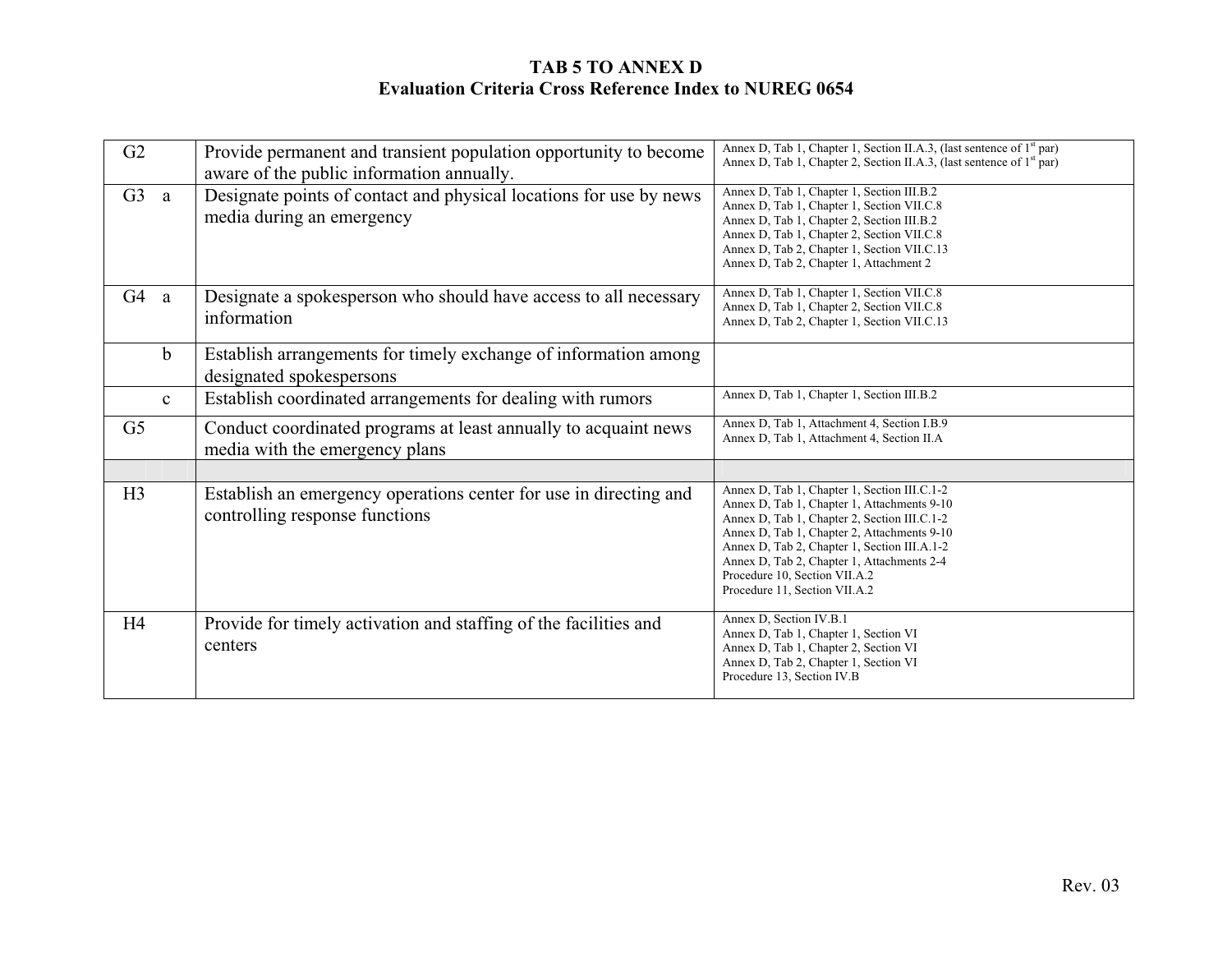| H7  | Provide for offsite radiological monitoring equipment in the<br>vicinity of the nuclear facility                         | Annex D, Tab 2, Chapter 1, Section VII.B.2<br>Annex D, Tab 2, Chapter 1, Section VII.C.9<br>Procedure 3, Section IV.A<br>Procedure 5, Section IV.A-B<br>Procedure 7, Section IV.A-C<br>Procedure 7, Section VII.E<br>Procedure 10, Section V<br>Procedure 10, Attachment 1<br>Procedure 10, Tab 1, Section III<br>Procedure 11, Section V<br>Procedure 24, Section IV.A-F<br>Procedure 25, Section IV.A-D                                                                                                                                                                                           |
|-----|--------------------------------------------------------------------------------------------------------------------------|-----------------------------------------------------------------------------------------------------------------------------------------------------------------------------------------------------------------------------------------------------------------------------------------------------------------------------------------------------------------------------------------------------------------------------------------------------------------------------------------------------------------------------------------------------------------------------------------------------|
| H10 | Inspect, inventory and operationally check emergency<br>equipment/instruments each quarter and after each use            | Procedure 10, Section VIII.C.1<br>Procedure 11, Section VIII.C.1&5                                                                                                                                                                                                                                                                                                                                                                                                                                                                                                                                  |
| H11 | In an appendix, include identification of emergency kits by general<br>category                                          | Procedure 1, Section IV.A<br>Procedure 3, Section IV.A-C<br>Procedure 4, Section IV.A-I<br>Procedure 5, Section IV.C-Z<br>Procedure 6, Section IV.A-E<br>Procedure 7, Section IV.D<br>Procedure 8, Section IV.A-C<br>Procedure 9, Section IV.A<br>Procedure 10, Attachments 1-2<br>Procedure 10, Tab 1, Section III<br>Procedure 10, Tab 2, Section III<br>Procedure 10, Tab 3, Section III<br>Procedure 10, Tab 4, Section III<br>Procedure 10, Tab 5, Section III<br>Procedure 11, Section XII.A-E<br>Procedure 11, Attachments 1-3<br>Procedure 24, Attachment 1<br>Procedure 26, Section IV.A-K |
| H12 | Establish a central point for the receipt and analysis of all field<br>monitoring data and coordination of sample media. | Annex D, Tab 1, Chapter 1, Section VII.C.4-5<br>Annex D, Tab 1, Chapter 2, Section VII.C.4-5<br>Annex D, Tab 2, Chapter 1, Section VII.C.4-5<br>Procedure 10, Attachment 7<br>Procedure 10, Tab 1, Section V<br>Procedure 10, Tab 2, Section V.b<br>Procedure 10, Tab 3, Section V.a<br>Procedure 10, Tab 4, Section V.a<br>Procedure 10, Tab 5, Section V.b                                                                                                                                                                                                                                        |
|     |                                                                                                                          |                                                                                                                                                                                                                                                                                                                                                                                                                                                                                                                                                                                                     |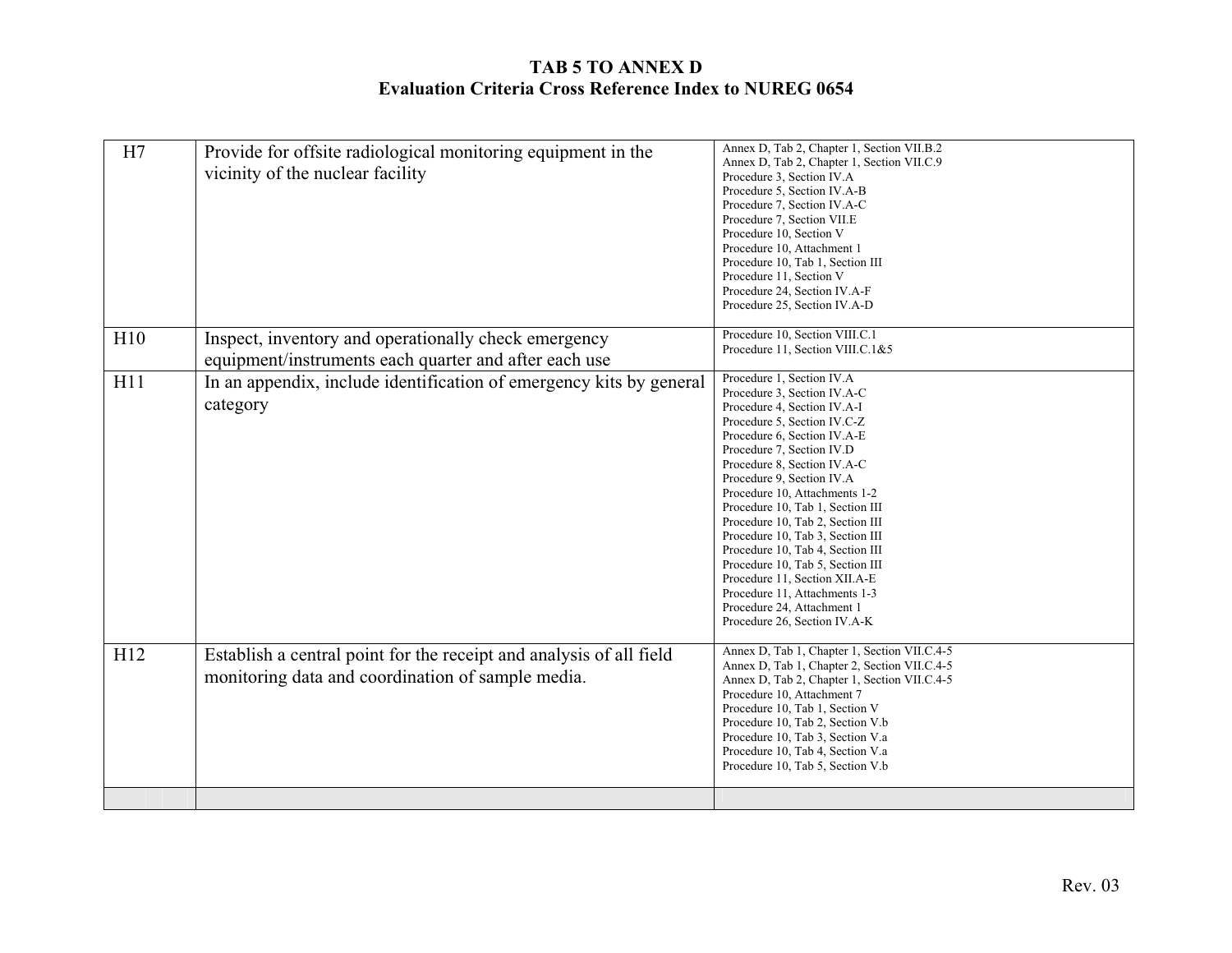| I7        | Describe the capability and resources for field monitoring within<br>the plume                           | Annex D, Section III.G.1&3<br>Annex D, Section V.B.1.e<br>Annex D, Sections V.B.3.c, d.(3), e.(2), and f<br>Annex D, Tab 1, Section VII.B.5<br>Annex D, Tab 1, Section VII.C.2-5<br>Annex D, Tab 1, Section VII.E.3<br>Annex D, Tab 1, Attachments 2 & 3<br>Annex D, Tab 1, Chapter 1, Section VI (last sentence of first paragraph)<br>Annex D, Tab 1, Chapter 1, Section VII.B.1<br>Annex D, Tab 1, Chapter 1, Section VII.C.2-3 & 10<br>Annex D, Tab 1, Chapter 2, Section VI (last sentence of first paragraph)<br>Annex D, Tab 1, Chapter 2, Section VII.B.1<br>Annex D, Tab 1, Chapter 2, Section VII.C.2-3 & 9<br>Annex D, Tab 2, Chapter 1, Section III.B.2.f & 3.b<br>Annex D, Tab 2, Chapter 1, Section VII.C.7 & 14 |
|-----------|----------------------------------------------------------------------------------------------------------|--------------------------------------------------------------------------------------------------------------------------------------------------------------------------------------------------------------------------------------------------------------------------------------------------------------------------------------------------------------------------------------------------------------------------------------------------------------------------------------------------------------------------------------------------------------------------------------------------------------------------------------------------------------------------------------------------------------------------------|
| <b>I8</b> | Provide methods, equipment, expertise for assessments of the<br>actual or potential radiological hazards | Annex D, Section IV.E.1-2<br>Annex D, Tab 1, Chapter 1, Section VI<br>Annex D, Tab 1, Chapter 1, Section VII.B.1-2<br>Annex D, Tab 1, Chapter 1, Section VII.C.3<br>Annex D, Tab 1, Chapter 2, Section VI<br>Annex D, Tab 1, Chapter 2, Section VII.B.1-2<br>Annex D, Tab 1, Chapter 2, Section VII.C.3<br>Annex D, Tab 2, Chapter 1, Section VI<br>Annex D, Tab 2, Chapter 1, Section VII.B.1<br>Annex D, Tab 2, Chapter 1, Section VII.C.7<br>Procedure 10, Section III.B<br>Procedure 10, Section VIII.A-F                                                                                                                                                                                                                  |
| <b>I9</b> | Capability to detect and measure radioiodine concentrations in air<br>under field conditions             | Annex D, Tab 1, Chapter 1, Section VII.C.3<br>Annex D, Tab 1, Chapter 2, Section VII.C.3<br>Annex D, Tab 2, Chapter 1, Section VII.C.3<br>Procedure 10, Tab 1, Section IV.a-t<br>Procedure 10, Tab 1, Section VI.a-b                                                                                                                                                                                                                                                                                                                                                                                                                                                                                                           |
| I10       | Establish means for relating the various measured parameters to<br>dose rates for key isotopes           | Annex D, Section IV.F.1<br>Annex D, Tab 1, Chapter 1, Section VII.C.6<br>Annex D, Tab 1, Chapter 2, Section VII.C.6<br>Annex D, Tab 2, Chapter 1, Section VII.C.10<br>Procedure 1, Section IV.A<br>Procedure 1, Section VII.B<br>Procedure 10, Tab 1, Section VI.a-b<br>Procedure 11, Section IX.A                                                                                                                                                                                                                                                                                                                                                                                                                             |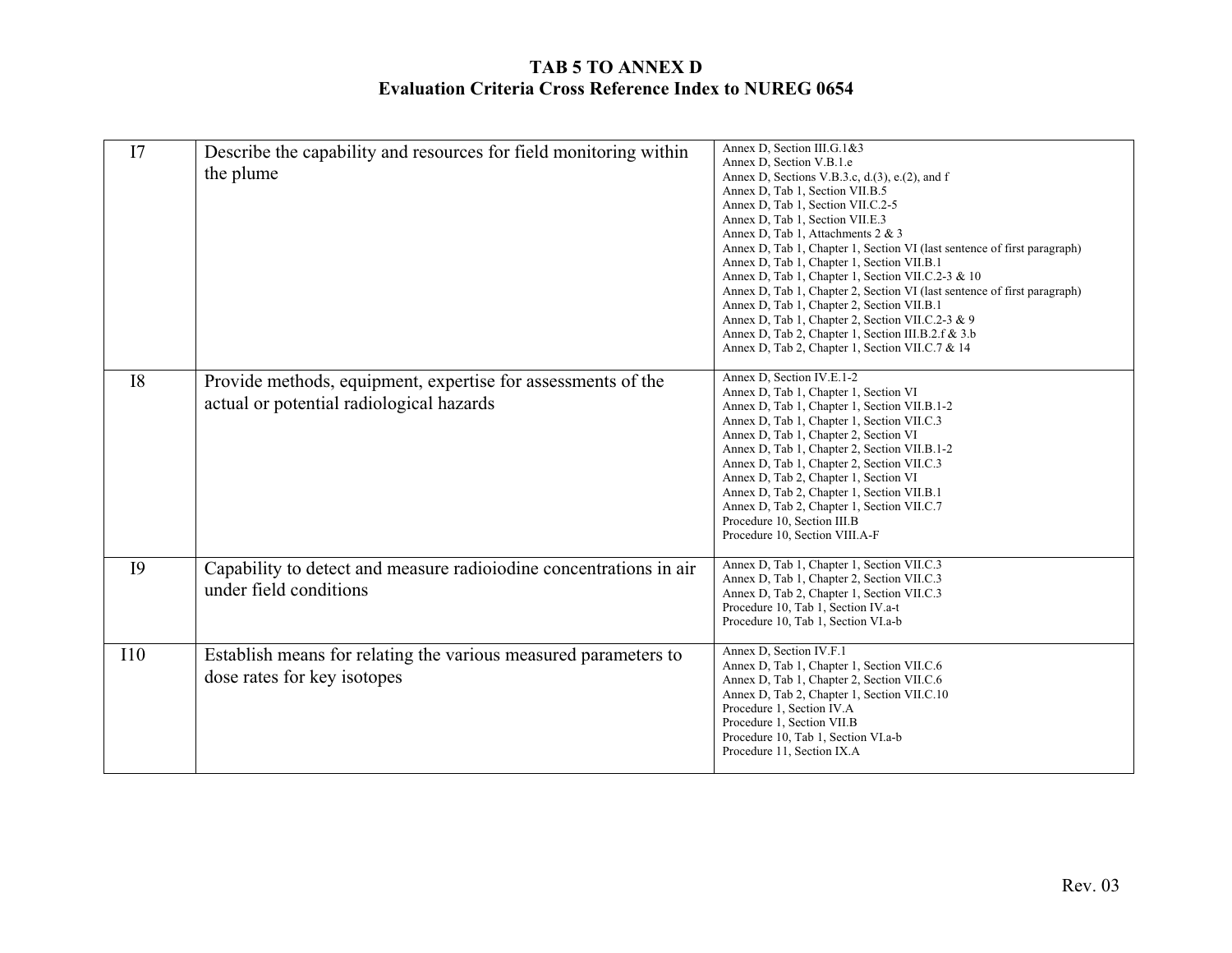| I11 | Arrangements to locate and track the airborne radioactive plume<br>using either or both Federal and State resources. | Annex D, Section IV.E.2.(2)<br>Annex D, Section V.B.2.f<br>Annex D, Tab 1, Section VI.B.6<br>Annex D, Tab 1, Chapter 1, Section VII.C.2-3<br>Annex D, Tab 1, Chapter 2, Section VII.C.2-3<br>Annex D, Tab 2, Chapter 1, Section VII.C.7<br>Procedure 10, Section II<br>Procedure 10, Section IX-X<br>Procedure 11, Section II<br>Procedure 11, Section XI.A-B                                                         |
|-----|----------------------------------------------------------------------------------------------------------------------|-----------------------------------------------------------------------------------------------------------------------------------------------------------------------------------------------------------------------------------------------------------------------------------------------------------------------------------------------------------------------------------------------------------------------|
|     |                                                                                                                      |                                                                                                                                                                                                                                                                                                                                                                                                                       |
| J2  | Provide evacuation routes and transportation for onsite individuals<br>to offsite location, including alternatives   | Annex D, Tab 1, Section IV (reference)<br>Annex D, Tab 1, Section VII.F.1&4<br>Annex D, Tab 1, Chapter 1, Attachment 5<br>Annex D, Tab 1, Chapter 2, Attachment 5<br>Annex D, Tab 2, Chapter 1, Attachment 7                                                                                                                                                                                                          |
| J9  | Establish capability for implementing protective measures based<br>upon protective action guides                     | Annex D, Section IV.E.2.(4) & F.1<br>Annex D, Section V.B.2.f<br>Annex D, Tab 1, Chapter 1, Section VII.C.6<br>Annex D, Tab 1, Chapter 2, Section VII.C.6<br>Procedure 1, Section VII.B-C<br>Procedure 1, Attachments 1-4<br>Procedure 2, Section III<br>Procedure 2, Section IV.A<br>Procedure 10, Section VIII.F.3-5<br>Procedure 11, Section VIII.F.3<br>Procedure 11, Section IX.A<br>Procedure 24, Section V.A-G |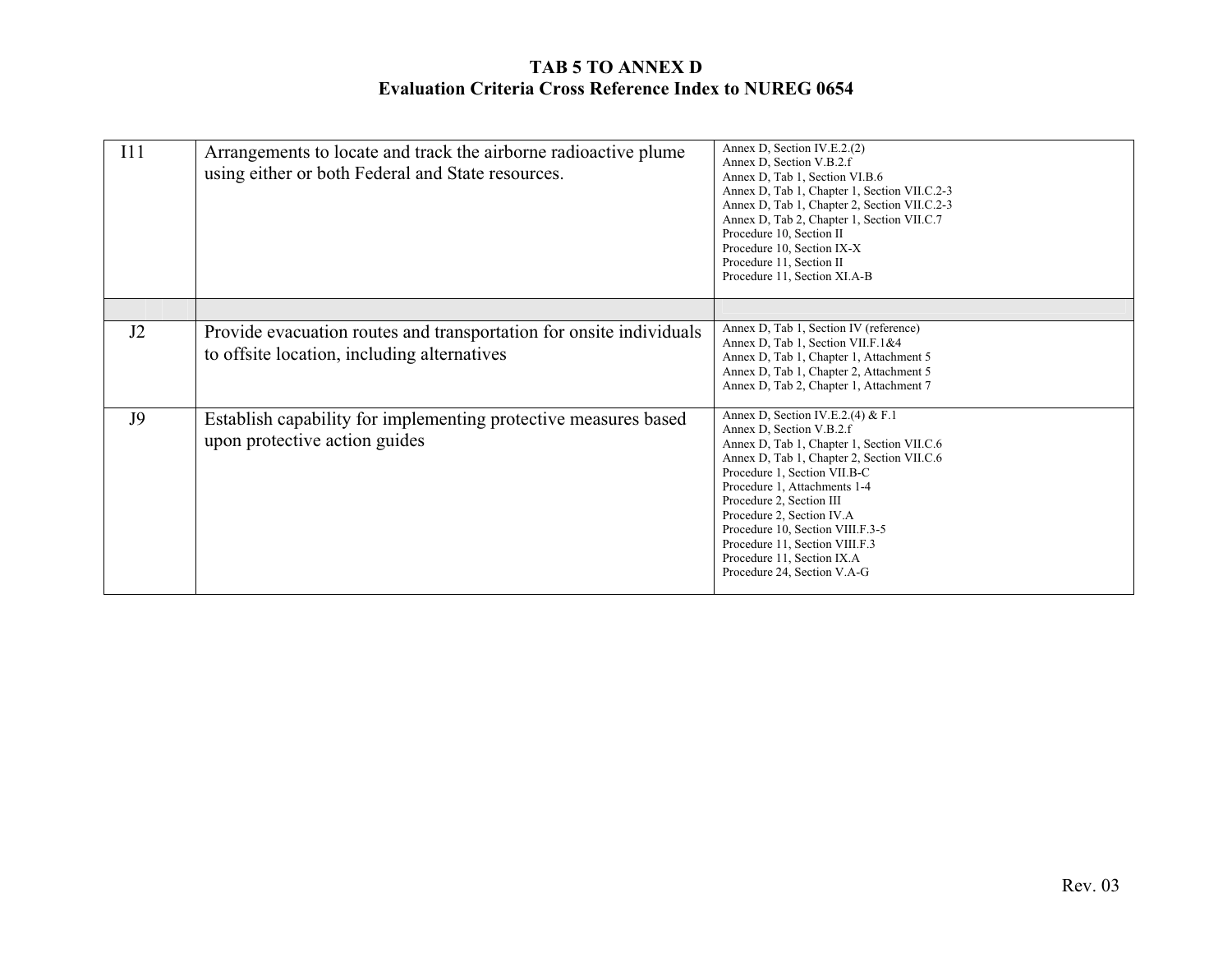| J10<br><sub>a</sub> | Maps showing evacuation routes, evacuation areas, pre-selected<br>radiological sampling and monitoring points, relocation centers in<br>host areas, and shelter areas | <b>Evacuation Routes</b><br>Annex D, Tab 1, Chapter 1, Attachment 5<br>Annex D, Tab 1, Chapter 2, Attachment 5<br>Annex D, Tab 2, Chapter 1, Attachment 7<br>Evacuation Areas (Emergency Response Zones)<br>Annex D, Tab 1, Chapter 1, Attachment 12 |
|---------------------|-----------------------------------------------------------------------------------------------------------------------------------------------------------------------|------------------------------------------------------------------------------------------------------------------------------------------------------------------------------------------------------------------------------------------------------|
|                     |                                                                                                                                                                       | Annex D, Tab 1, Chapter 2, Attachment 4<br>Annex D, Tab 2, Chapter 1, Attachment 1                                                                                                                                                                   |
|                     |                                                                                                                                                                       | Pre-Selected Monitoring Points<br>Annex D, Tab 1, Chapter 1, Attachment 3<br>Annex D, Tab 1, Chapter 2, Attachment 3<br>Annex D, Tab 2, Chapter 1, Attachment 6                                                                                      |
|                     |                                                                                                                                                                       | Relocation Centers & Shelter Areas<br>Annex D, Tab 1, Chapter 1, Attachments 11-12<br>Annex D, Tab 1, Chapter 2, Attachments 9-10<br>Annex D, Tab 2, Chapter 1, Attachment 2                                                                         |
| b                   | Maps showing population distribution around the nuclear facility                                                                                                      | Annex D, Tab 1, Chapter 1, Attachment 4<br>Annex D, Tab 1, Chapter 2, Attachment 4                                                                                                                                                                   |
| $\mathbf c$         | Means for notifying all segments of the transient and resident<br>population                                                                                          | Annex D, Tab 1, Section VII.A.3<br>Annex D, Tab 1, Section VII.B.6<br>Annex D, Tab 1, Section VII.F.1-3                                                                                                                                              |
| d                   | Means for protecting persons whose mobility may be impaired                                                                                                           | Annex D, Tab 1, Section VII.A.13<br>Procedure 9, Section VIII.A (last sentence)                                                                                                                                                                      |
| e                   | Provisions for the use of radioprotective drugs                                                                                                                       | Annex D, Tab 1, Section VII.A.13<br>Procedure 1, Section VII.B.2.d<br>Procedure 1. Attachments 1-2<br>Procedure 9, Section I<br>Procedure 9, Section VIII.A (last sentence)                                                                          |
| $\mathbf f$         | Method for decisions by the State for administering<br>radioprotective drugs to the general population                                                                | Procedure 1, Section VII.B.2.d<br>Procedure 1, Attachments 1-2<br>Procedure 8, Section II.B (last sentence)<br>Procedure 9, Section V.D-E<br>Procedure 9, Section VII.A<br>Procedure 24, Section V.G<br>Procedure 24, Section VIII.C.4               |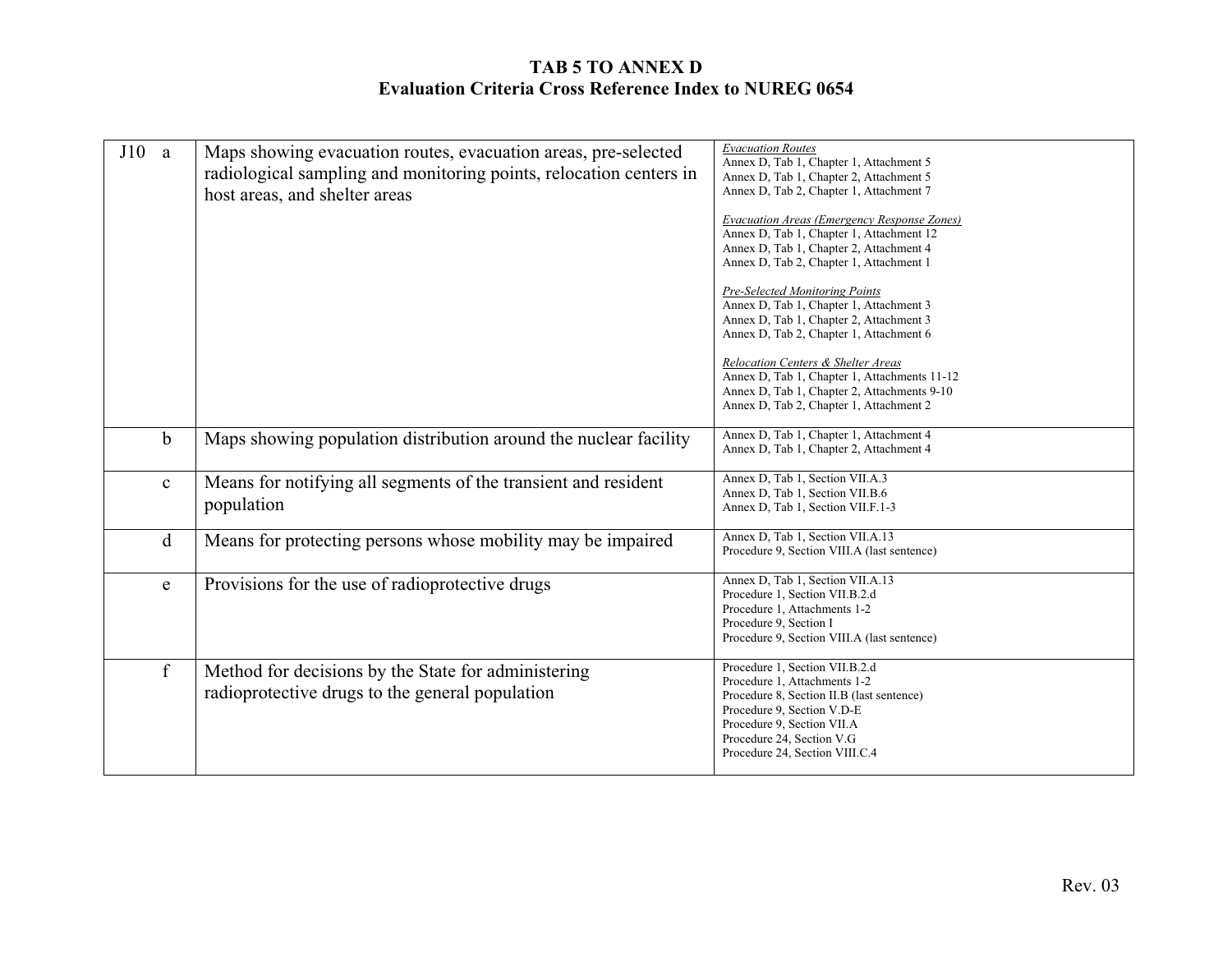|     | g            | Means of relocation                                                                                                                                                      | Procedure 1, Section VII.B.2.a<br>Procedure 25, Section VIII                                                                                                                                                                                                                    |
|-----|--------------|--------------------------------------------------------------------------------------------------------------------------------------------------------------------------|---------------------------------------------------------------------------------------------------------------------------------------------------------------------------------------------------------------------------------------------------------------------------------|
|     | $\mathbf{h}$ | Relocation centers which are at least 5 miles, and preferably 10<br>miles, beyond the boundaries of the plume                                                            | Annex D, Tab 1, Chapter 1, Section II.A.3<br>Annex D, Tab 1, Chapter 1, Section VII.C.9<br>Annex D, Tab 1, Chapter 2, Section II.A.3<br>Annex D, Tab 1, Chapter 2, Section VII.C.10<br>Annex D, Tab 2, Chapter 1, Section II.A.3<br>Annex D, Tab 2, Chapter 1, Section VII.C.12 |
|     | $\mathbf{i}$ | Projected traffic capacities of evacuation routes under emergency<br>conditions                                                                                          | Procedure 1, Section VII.D (last sentence)                                                                                                                                                                                                                                      |
|     |              | Control of access to evacuated areas and organization<br>responsibilities for such control                                                                               | Annex D, Section IV.I.3-4<br>Annex D, Tab 1, Chapter 1, Section VII.C.7<br>Annex D, Tab 1, Chapter 2, Section VII.C.7<br>Procedure 24, Section II (second paragraph)<br>Procedure 24, Section VIII.C.1                                                                          |
|     | $\bf k$      | Identification and means for dealing with impediments to use of<br>evacuation routes, and contingency measures                                                           | Procedure 24, Section VIII.C.2.b,c,d&h                                                                                                                                                                                                                                          |
|     | 1            | Time estimates for evacuation of various sectors and distances<br>based on a dynamic analysis                                                                            | <b>Evacuation Time Estimate</b>                                                                                                                                                                                                                                                 |
|     | m            | Bases for recommended protective actions from the plume<br>exposure pathway during emergency conditions                                                                  | Annex D, Tab 1, Section VII.F.2,5.6.7&9<br>Procedure 1, VII.B.2.a-e                                                                                                                                                                                                             |
| J11 |              | Specify the protective measures to be used for the ingestion<br>pathway, including the methods for protecting the public from<br>consumption of contaminated food stuffs | Annex D, Tab 1, Section VII.C & E<br>Procedure 2                                                                                                                                                                                                                                |
| J12 |              | Describe the means for registering and monitoring of evacuees at<br>relocation centers in host areas.                                                                    | Annex D, Section IV.H.2<br>Procedure 25, Section VIII.A-B                                                                                                                                                                                                                       |
|     |              |                                                                                                                                                                          |                                                                                                                                                                                                                                                                                 |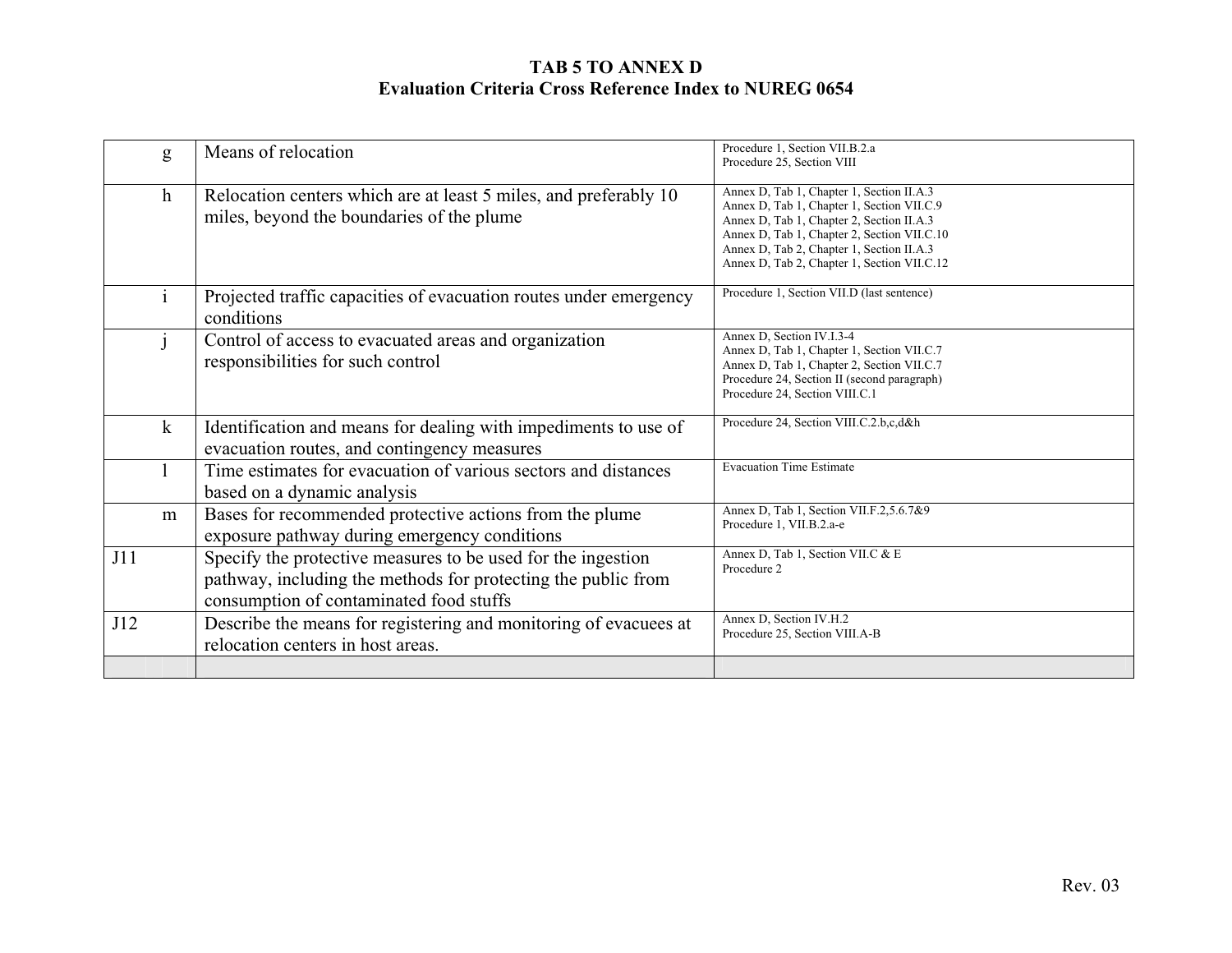| K3             | a           | Make provision for 24-hour-per-day capability to determine the<br>doses received by emergency personnel                      | Annex D, Tab 1, Chapter 1, Section VII.C.4 (second paragraph)<br>Annex D, Tab 1, Chapter 1, Section VII.C.7 (middle of 4 <sup>th</sup> paragraph)<br>Annex D, Tab 1, Chapter 2, Section VII.C.4 (second paragraph)<br>Annex D, Tab 1, Chapter 2, Section VII.C.7 (middle of 4 <sup>th</sup> paragraph)<br>Procedure 7, Section VII.D.8<br>Procedure 7, Section VII.E.1-6<br>Procedure 10, Section VIII.F.1<br>Procedure 11, Section VIII.F<br>Procedure 24, Section V.H<br>Procedure 25, Section IV.A-C<br>Procedure 25 Section VII.G |
|----------------|-------------|------------------------------------------------------------------------------------------------------------------------------|---------------------------------------------------------------------------------------------------------------------------------------------------------------------------------------------------------------------------------------------------------------------------------------------------------------------------------------------------------------------------------------------------------------------------------------------------------------------------------------------------------------------------------------|
|                | $\mathbf b$ | Ensure that dosimeters are read at appropriate frequencies and<br>provide for maintaining dose records for emergency workers | Procedure 7, Section VII.D.2-5<br>Procedure 10, Section VIII.F.3&7<br>Procedure 24, Section V.I<br>Procedure 25, Section V.H                                                                                                                                                                                                                                                                                                                                                                                                          |
| K4             |             | Establish the decision chain for authorizing emergency workers to<br>incur exposures in excess of EPA PAG's                  | Procedure 1, Attachments 3-4<br>Procedure 7, Section VII.B<br>Procedure 7, Section VII.A&C<br>Procedure 10, Section VI.A<br>Procedure 10, Section VIII.F.4-5<br>Procedure 11, Section VI.A-B<br>Procedure 24, Section V.A-F<br>Procedure 25, Section V.A-E                                                                                                                                                                                                                                                                            |
| K <sub>5</sub> | a           | Shall specify action levels for determining the need for<br>decontamination                                                  | Annex D, Section H<br>Procedure 10, Section VIII.D<br>Procedure 11, Section X<br>Procedure 24, Section VIII.D.1.d-e.&2.b<br>Procedure 25, Section VIII.B.2.c-f<br>Procedure 25, Section IX.C-D                                                                                                                                                                                                                                                                                                                                        |
|                | $\mathbf b$ | Shall establish the means for radiological decontamination and for<br>waste disposal                                         | Annex D, Section IV.H.1<br>Procedure 10, Section XII.C-D<br>Procedure 25, Section VII.B.2.g-h<br>Procedure 25, Section VII.B.5.j<br>Procedure 25, Section VII.C.2                                                                                                                                                                                                                                                                                                                                                                     |
| L1             |             | Arrange for local and backup hospital and medical services                                                                   | Annex D, Section V.B.2.g<br>Procedure 24, Section V.L<br>Procedure 25, Section V.K.<br>Procedure 25, Section IX.A-B                                                                                                                                                                                                                                                                                                                                                                                                                   |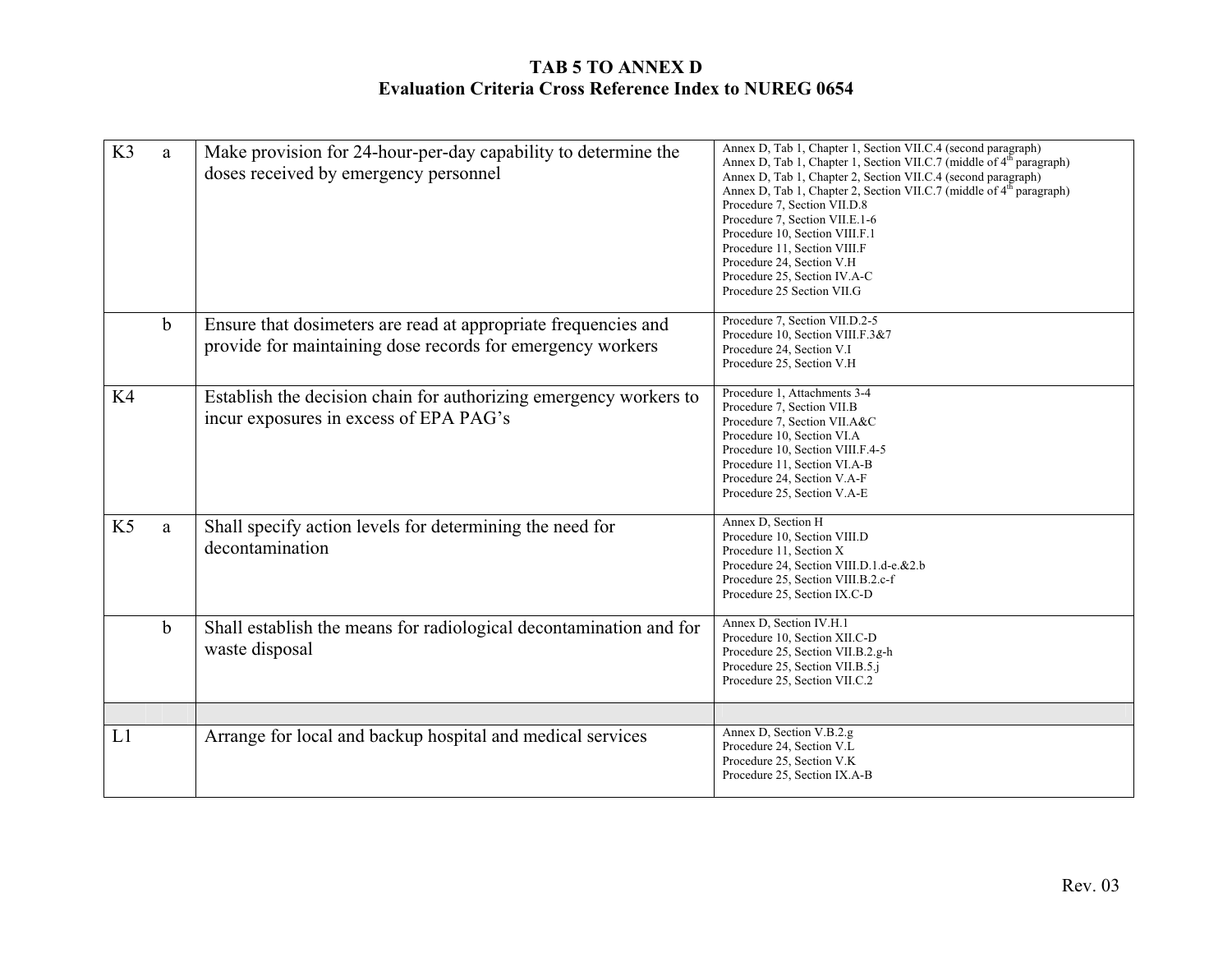| L <sub>3</sub> |                | Shall develop lists indicating the location of hospitals and other<br>emergency medical services | Procedure 5, Attachment 2                                                  |
|----------------|----------------|--------------------------------------------------------------------------------------------------|----------------------------------------------------------------------------|
| L4             |                | Shall arrange for transporting victims of radiological accidents to                              | Procedure 24, Section V.L.                                                 |
|                |                | medical support facilities.                                                                      | Procedure 25, Section V.K.<br>Procedure 25, Section IX.A-B                 |
|                |                |                                                                                                  |                                                                            |
|                |                |                                                                                                  |                                                                            |
| M1             |                | Shall develop general plans and procedures for reentry and                                       | Annex D, Section IV.A.1&3<br>Annex D, Section V.B.2.h                      |
|                |                | recovery                                                                                         | Annex D, Appendix 2, Section 3                                             |
|                |                |                                                                                                  | Procedure 2, Sections I-IV                                                 |
|                |                |                                                                                                  | Procedure 22, Section II<br>Procedure 22, Section VII                      |
|                |                |                                                                                                  |                                                                            |
| M <sub>3</sub> |                | Shall specify means for informing members of the ORO's that a                                    | Procedure 22, Section II.D (second paragraph)<br>Procedure 22, Section VII |
|                |                | recovery operation is to be initiated                                                            |                                                                            |
| M <sub>4</sub> |                | Shall establish a method for periodically estimating total                                       | Procedure 1, Section VII.D                                                 |
|                |                | population exposure                                                                              |                                                                            |
|                |                |                                                                                                  |                                                                            |
| N1             | a              | Shall simulate an emergency that results in offsite radiological                                 | Annex D, Tab 1, Attachment 4, Section II.A                                 |
|                |                | releases and requires an offsite response                                                        |                                                                            |
|                | $\mathbf b$    | Shall include mobilization of State and local personnel and                                      | Annex D, Section V.B.g, page D-7                                           |
|                |                | resources adequate to verify their capabilities                                                  | Annex D, Tab 1, Attachment 4, Section II.A                                 |
| N2             | a              | Each organization shall conduct drills, in addition to the annual                                | Annex D, Appendix 2, Section 1.a.1,3&5                                     |
|                |                | exercise at the indicated frequencies                                                            | Annex D, Appendix 2, Section 1.b.4                                         |
|                |                |                                                                                                  | Annex D, Tab 1, Attachment 4, Section II.B.1&C.1-3                         |
|                | d              | Radiological monitoring drills (onsite and offsite) shall be                                     | Annex D, Tab 1, Attachment 4, Section I.A (paragraph after numbers)        |
|                |                | conducted annually                                                                               | Annex D, Tab 1, Attachment 4, Section II.C.4                               |
|                | e <sub>1</sub> | Health Physics drills shall be conducted semi-annually                                           | Annex D, Tab 1, Attachment 4, Section II.C.4                               |
| N <sub>3</sub> | a              | Shall describe how exercises and drills are to be carried out to                                 | Annex D, Tab 1, Attachment 4, Section II.A                                 |
|                |                | allow free play for decision making and to meet the basic                                        |                                                                            |
|                |                | objective(s) of each drill and exercise and appropriate evaluation                               |                                                                            |
|                |                | criteria;                                                                                        |                                                                            |
|                | $\mathbf b$    | The date(s), time period, place(s) and participating organizations                               | Annex D, Tab 1, Attachment 4, Section II.A                                 |
|                |                |                                                                                                  |                                                                            |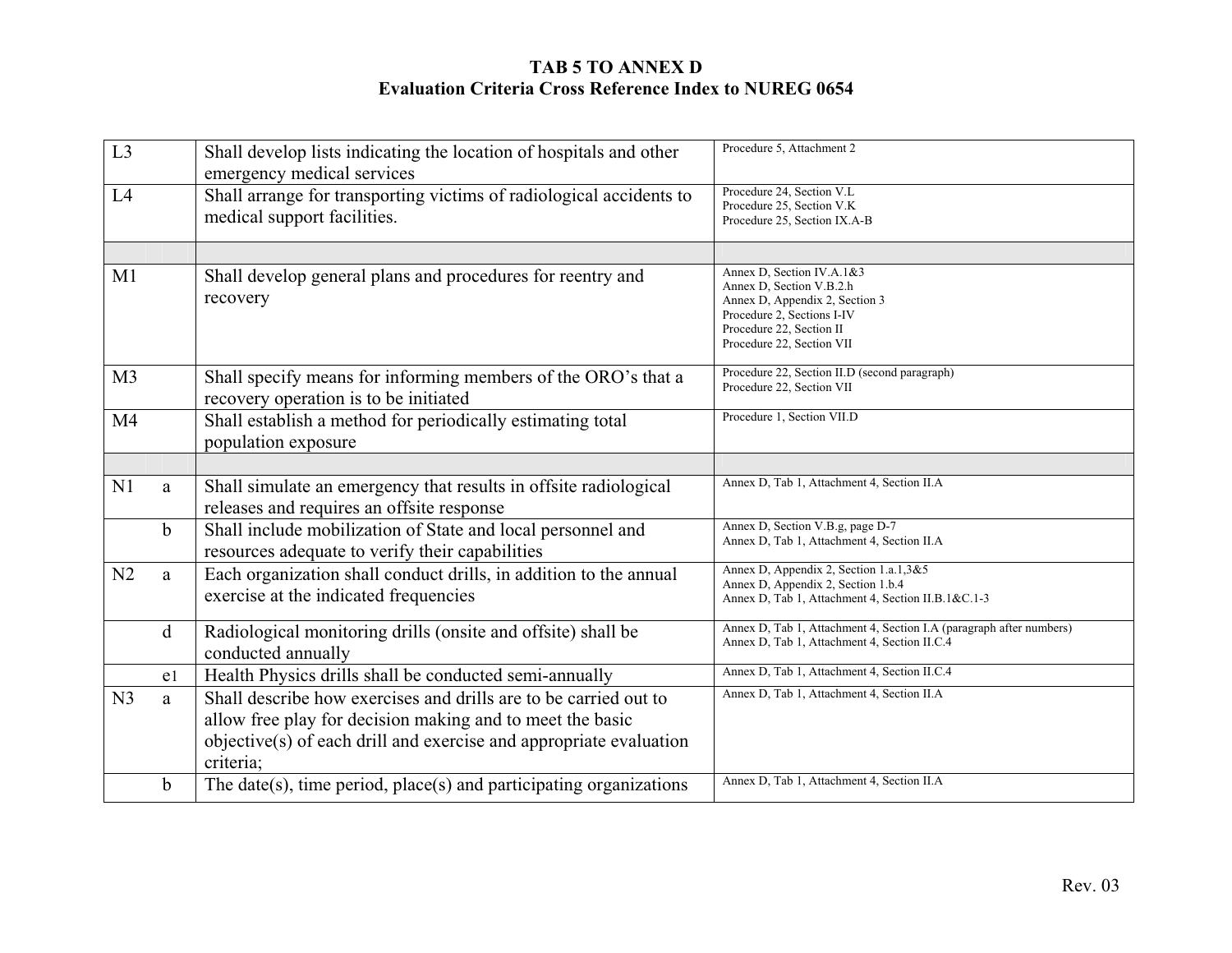|                | $\mathbf{c}$ | Simulated events                                                                                                                                                                                                                       | Annex D, Tab 1, Attachment 4, Section II.A                                                                                                                    |
|----------------|--------------|----------------------------------------------------------------------------------------------------------------------------------------------------------------------------------------------------------------------------------------|---------------------------------------------------------------------------------------------------------------------------------------------------------------|
|                | d            | A time schedule of real and simulated initiating events                                                                                                                                                                                | Annex D, Tab 1, Attachment 4, Section II.A                                                                                                                    |
|                | e            | A narrative summary describing simulated casualties, offsite fire<br>department assistance, rescue of personnel, use of protective<br>clothing, deployment of radiological monitoring teams, and public<br>information activities; and | Annex D, Tab 1, Attachment 4, Section II.A                                                                                                                    |
|                | f            | Description of the arrangements for and advance materials to be<br>provided to official observers                                                                                                                                      | Annex D, Tab 1, Attachment 4, Section II.A                                                                                                                    |
| N <sub>4</sub> |              | Federal, State or local governments will observe, evaluate, and<br>critique the required exercises                                                                                                                                     | Annex D, Tab 1, Attachment 4, II.A (second paragraph)                                                                                                         |
| N <sub>5</sub> |              | Establish means for evaluating observer and participant comments<br>on areas needing improvement and for assigning responsibility for<br>corrective actions.                                                                           | Annex D, Tab 1, Attachment 4, Section II.A (last sentence)                                                                                                    |
|                |              |                                                                                                                                                                                                                                        |                                                                                                                                                               |
| O <sub>1</sub> |              | Shall assure the training of appropriate individuals                                                                                                                                                                                   | Annex D, Section V.B.1.a&g<br>Annex D, Section VIII.B<br>Annex D, Appendix 2, Section 1.a.1&3<br>Annex D, Tab 1, Section VIII<br>Annex D, Tab 1, Attachment 4 |
|                | b            | Shall participate in and receive training where mutual aid<br>agreements exist between local agencies such as fire, police and<br>ambulance/rescue                                                                                     | Annex D, Section V.B.1.a&g<br>Annex D, Appendix 2, Section 1.a.2&3<br>Annex D, Tab 1, Attachment 4, Section I.A.                                              |
| O <sub>4</sub> | a            | Shall establish a training program for directors or coordinators of<br>the response organizations                                                                                                                                      | Annex D, Tab 1, Attachment 4, Section I.A (last paragraph)<br>Annex D, Tab 1, Attachment 4, Section I.B.1-2                                                   |
|                | $\mathbf b$  | Personnel responsible for accident assessment                                                                                                                                                                                          | Annex D, Tab 1, Attachment 4, Section I.B.4                                                                                                                   |
|                | $\mathbf{C}$ | Radiological monitoring teams and radiological analysis personnel                                                                                                                                                                      | Annex D, Tab 1, Attachment 4, Section I.B.5-8                                                                                                                 |
|                | d            | Police, security and fire-fighting personnel                                                                                                                                                                                           | Annex D, Appendix 2, Section 1.a.2                                                                                                                            |
|                | f            | First aid and rescue personnel                                                                                                                                                                                                         | Annex D, Appendix 2, Section 1.a.2&5                                                                                                                          |